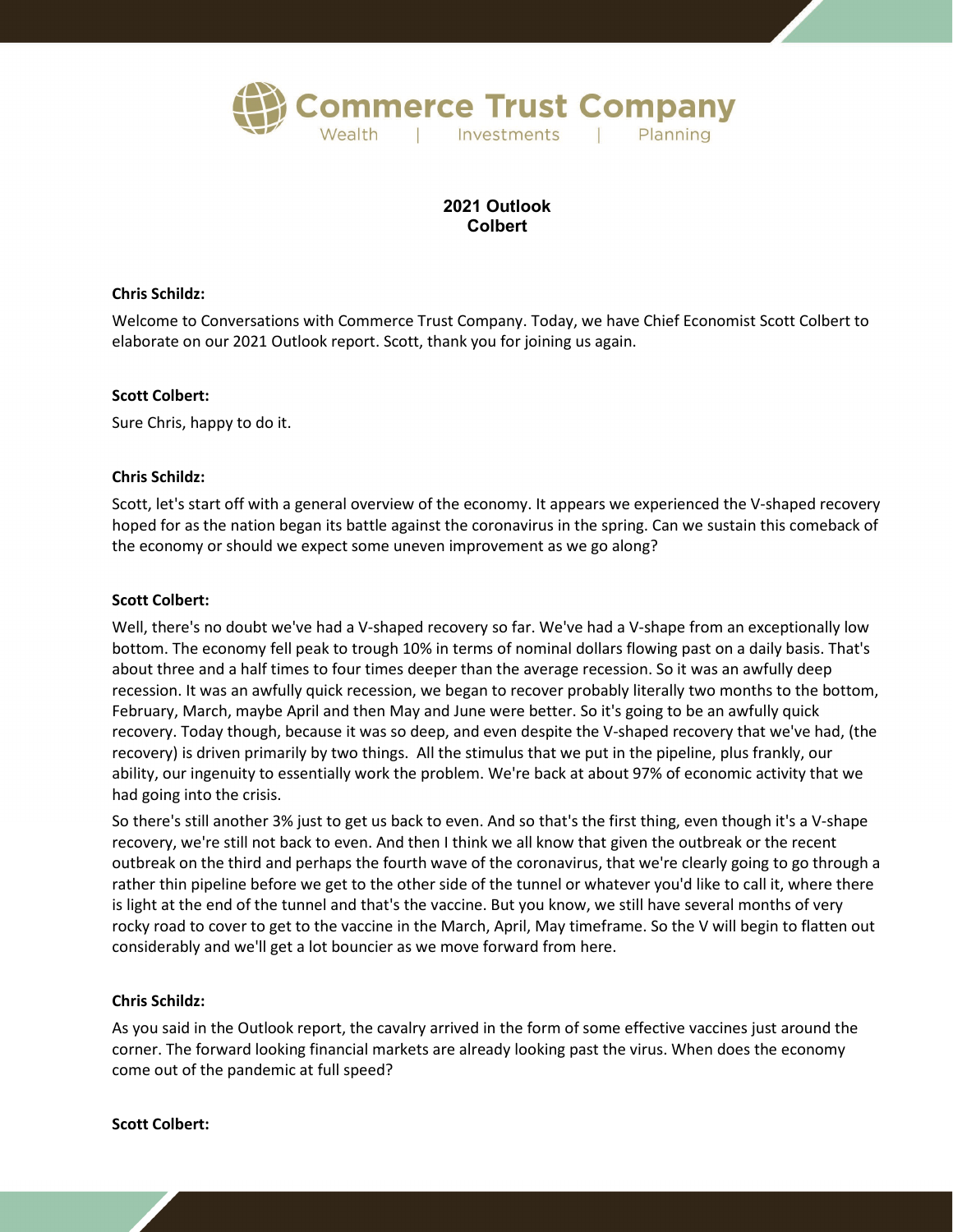

If you just looked at the stock market, you'd say nothing ever went wrong and everything's just hunky dory. We think that's probably a little overly simplistic. The financial markets have been spurred along mightily by the ultra, ultra-low interest rate policy that we have. Plus, all the stimulus that has been thrown at the country, helping 80% of the economy that's doing very, very well, relative to perhaps the 20% that isn't.

But if I had to put it in kind of contextual format right now, they're letting in about a fifth of the people in the select pro football stadiums right now, even with the coronavirus. I think by next fall you'll basically have half attendance. And then we'll take some time towards next year. By next year, I mean the year after this coming year, 2022, to have things totally back to normal. In terms of airline capacity we might be flying around in the 20 or 25% capacity that we're currently flying out today. It might be 75% by the end of the year and then full capacity in 2022. So it's still going to take some time to fully recover in terms of what felt like normal before to get back to normal again.

# **Chris Schildz:**

Now you mentioned some stimulus…the stimulus proposed by Congress has not really materialized at least in the early part of December just yet. Does the economy really need another financial booster shot of monetary and fiscal stimulus?

## **Scott Colbert:**

Well, if there's any good news in not having the stimulus it's that the original stimulus packages were so broad based and deep. Of course, global interest rates have never been lower. And frankly, 10-year interest rates in developed currencies have never been lower. We still have 10-year treasury rates below 1%, and even countries like Portugal are approaching near 0% borrowing rates overseas in Europe, and of course Japan has had zero interest rates for some time.

So the monetary stimulus working with the lag will still be there for years to come, really, although the monetary stimulus we put in (already). The fiscal stimulus, of course is what's wearing out, but this was real money handed off to real businesses and real people that was primarily saved at first and then slowly spent over the second half of the year, which has helped us accelerate into this V-shape recovery. That was essentially \$3.3 trillion.

It's hard to understand what \$3.3 trillion is, but to put it in terms of percent of the economy, that's about 15% of the economy for almost two month's worth of GDP. So, essentially if the economy fell by 10%, this was throwing 15% at this falling economy just to keep it from falling as low as it was. So that's still working with some lag. Do we need one last little bit of stimulus? I think we do need one last targeted stimulus. Almost all the governmental programs put in place expire at the end of the year. Some have been extended just a little bit, but the key ones, particularly the ones that have to do with unemployment insurance and payments to those unemployed all start to fade basically after the end of the year.

And so I do think it's appropriate that we have a targeted stimulus package. At that, Joe Biden's right about this. The K-shape recovery, 80% of the country is doing just fine and dandy. And in fact, it's doing maybe even better than they were prior to the pandemic. 20% of the country though, those that are attached to the industries that have been the hardest hit... Which are what? Hotels and tourism, entertainment entirely, bars and restaurants and retail, food and beverage, those sectors, which comprise 20% of the economy and about 20% of employment, that's where the targeted stimulus needs to go to let those folks crawl across that bridge while the rest of us are at least walking, if not running across the bridge….these last 20% that have been so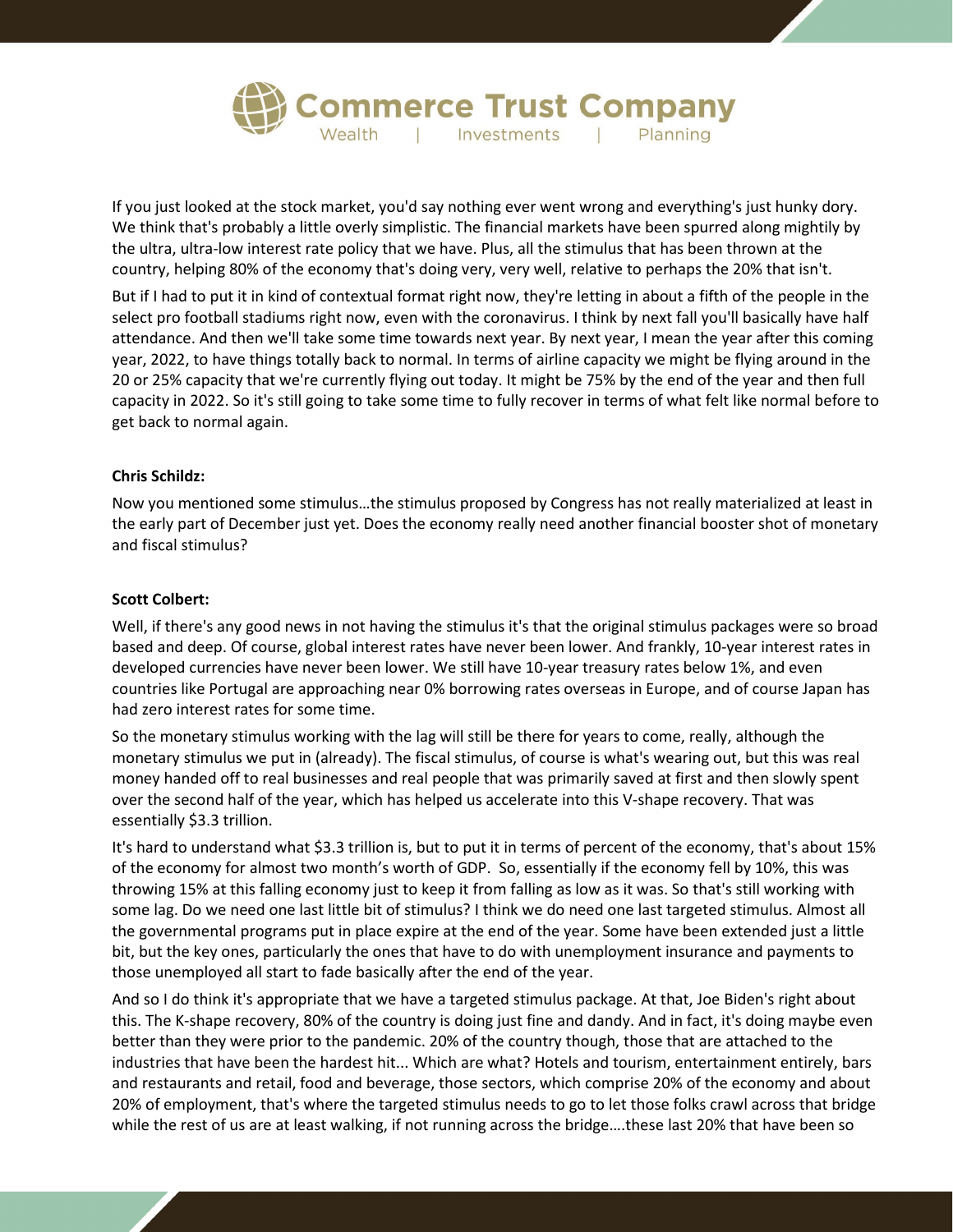

wounded crawl across the bridge to get to the other side and the vaccine. That then opens up their venues so they can become reemployed again and attached to society if you will.

So, yeah, I think we should have a targeted package. We have to remember that the stimulus is not free. There are these things called deficits and deficits ultimately matter, basically we're pulling growth forward. It will cause future growth to slow because we're pulling growth into the current situation that wouldn't have been there. I think it's the appropriate medicine for us to take, but it doesn't come free. It comes at the expense of added debt, less flexibility in the future, probably slower growth in the future and perhaps even higher inflation.

#### **Chris Schildz:**

Scott, maybe that brings us to the big question, Wall Street at one point seemed to anticipate a gridlocked Congress for the next four years, but there's still much uncertainty in the eventual congressional makeup, depending on the January 5th Georgia runoff. What should investors be thinking?

#### **Scott Colbert:**

Yeah, this is a bigger deal. And I think people are largely looking politely past it, almost assuming there has to be one out of those two Republicans elected. The polling and the (political) races, of course, who knows what polling is worth anymore. I think it's been largely discredited over the last two elections and at the state level it even gets tougher. But the latest polling is that these are dead heats between both candidates. Literally 48 and a half percent of people voting for both candidates. And the other 3%, the undecided 3%, could swing either way. These elections, like almost every election, and the reason the polling is off is because they're not exactly sure who turns out to vote. And so the turnout will really determine who wins it.

A coin toss would tell you that there's a 75% chance that one of these two is a Republican, right? It's one out of two and one out of two. The market's betting odds, if you want to look at that, you can bet on just about anything, but the betting odds are about 80%. So it's a one in five shot that the Democrats would take both seats. But I do think there will be some marked reaction in the financial markets if the Democrats take over 50 seats, which of course gives them control because the vice-president has the swing vote on a 50-50 deadlock.

What is the likely reaction? Well it's down, and the reason that it's down is because if Congress has one place to look for additional tax revenues, it's at the corporate tax level. Corporate taxes have not grown in proportion to personal taxes and real estate taxes and all the other taxes. Social security taxes, Medicare taxes, think of any tax you're paying, and essentially almost all those taxes that you're paying as a citizen have essentially doubled since 2000. Corporate taxes though have only grown by about 30%.

So it is true that corporations on a relative basis have benefited at the margin and their tax burden has grown much less than the average households for the average individuals. And so I think that the Democrats would look to raise the corporate tax rate. When the current administration, the Trump administration, lowered the corporate tax rate it ginned up an extra 8% in earnings to the S&P 500. If you take that 8% of earnings away, I think it takes away 8% of the stock market capitalization again. So I think the equity markets get hit. It also probably will increase, there'll be some increase or some potential increase in marginal tax rates. There probably could be an increase in the capital gains tax rate, which might accelerate some selling of securities, putting the downward pressure on the market.

And it probably also spikes the odds for some bigger stimulus package. So if you're a beneficiary of that stimulus package, you like that. But on the other hand, we already have large and rapidly growing... The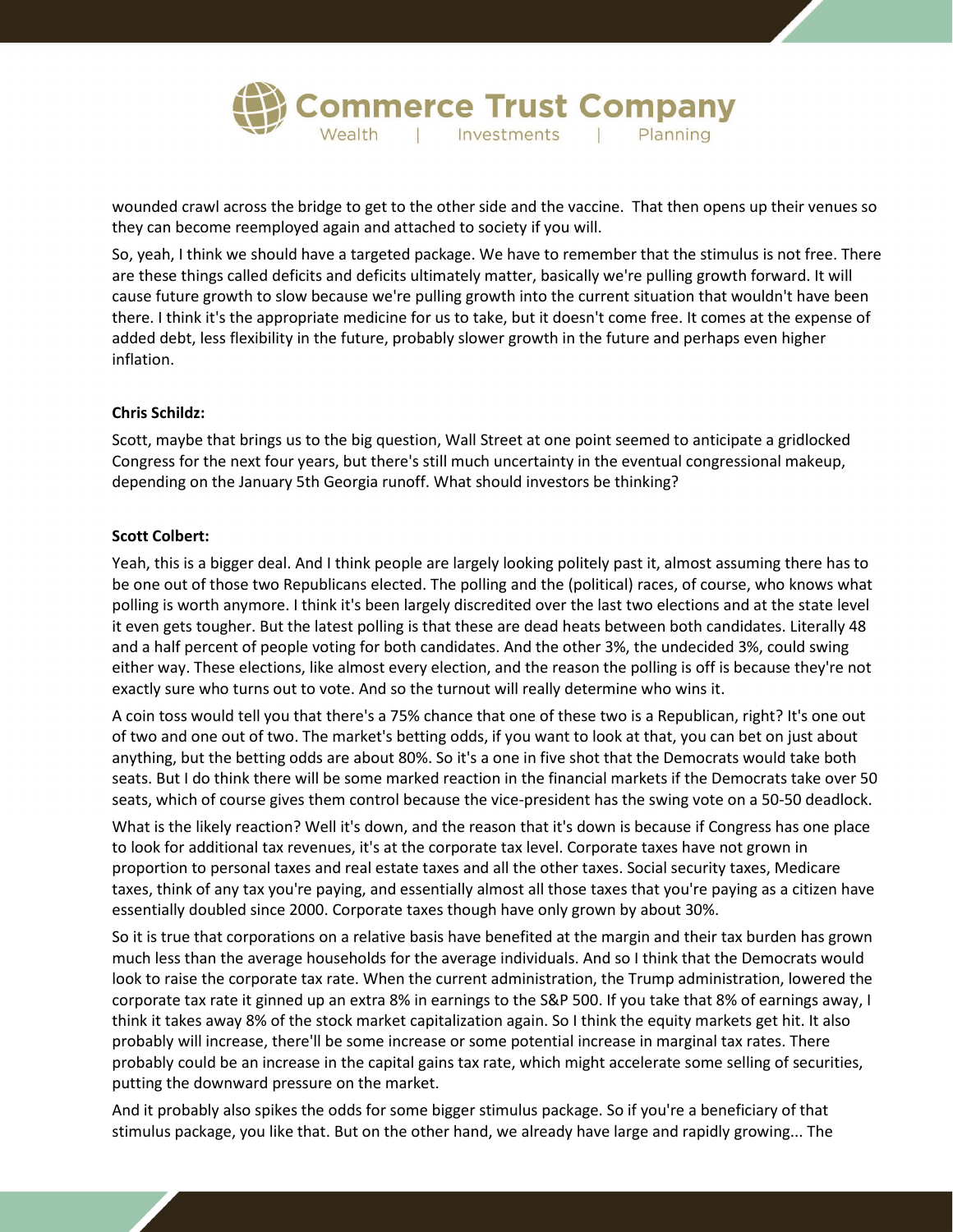

largest deficits. We have the largest deficit to GDP, federal government deficit to GDP we've ever had, and cumulative debt relative to GDP. About 1.2 times GDP is the largest and highest it's ever been since World War II.

So, we've already done a lot of stimulus. We've already provided a lot of free money and can't continually open this spigot, and I think that the Democrats will be more than likely to do that. And then finally, if all that was to transpire, we'd potentially have higher inflation. Of course higher inflation, going forward given the draconian deficits that we have, we'll start to crowd out the rest of the budget and crowd out the rest of our financial flexibility. I'm pulling for at least one Republican, because I think it will be better for the financial markets and better for the country in the long run to have a split Congress.

It's interesting. If you look back since 1950, the financial markets do the best when Congress is split, and there's both a Republican Senate or House and a Democrat Senate or House. Unified governments, they do pretty well in two, which is what we would have, but they tend to the best when there's a divided Congress, for whatever reason. It's a small number of those statistical samples. There's only been 19 of these opportunities to even look at since 1950, but for whatever reason the divided Congress has provided higher returns on average than any other political situation we've confronted.

## **Chris Schildz:**

All right, Scott, let's take your macro economy hat off and go to fixed income for just a minute. Investors looking for return are having a tough time in this sector with very low bond yields seemingly locked in place. Bonds were a good place to be during 2020. Do they still have a place in a portfolio?

## **Scott Colbert:**

Well, I guess that depends upon your timeframe. I will tell you if you're a really, really, really long-term investor, given that interest rates are the lowest they've ever been, literally in the history of mankind, and I say that without exception, going back all the way to the Medici's (Elite in Italy during Renaissance) and the borrowing back in Italy, nobody lent money to governments for 1% or 0% or negative rates for 10 years ever. And this is the situation that we find ourselves in today. So, it's very difficult for a bond investor to basically build a portfolio that gives them anything near a 2% yield, either pre-tax or even after-tax. So, a 10-year bond ladder or a 20-year bond ladder probably at best provides you a real yield of zero. In other words, just something that probably likely keeps up with inflation in the future.

Now it does offer you an insurance policy for disaster. As we saw when the stock market was tanking and fell 34% basically from late February to March 23rd or so, 39 days is when it took the stock market to fall 34%, treasury bonds rallied like a bandit. And so high quality, low yielding bonds provide that insurance policy. They will still provide that insurance policy going forward, but if you have the wherewithal to work through the recession, and there's a recession on average about once every seven and a half or eight years, and the stock market of course declines about 34% when it does, but you have the ability to look down past that, we think the equity markets are clearly less expensive than the bond market is rich, and we are encouraging people to reduce the amount that they would normally have in fixed income and overweight the amount that they would have in risk assets.

And then specifically on the fixed income side, we try and provide any type of reasonable return in the long run. We've also allocated if you're a municipal bond buyer, about 5% into high yield municipals. And if you're a corporate or a pension fund, or people buying taxable corporate type bonds we're allocating 10% of high yield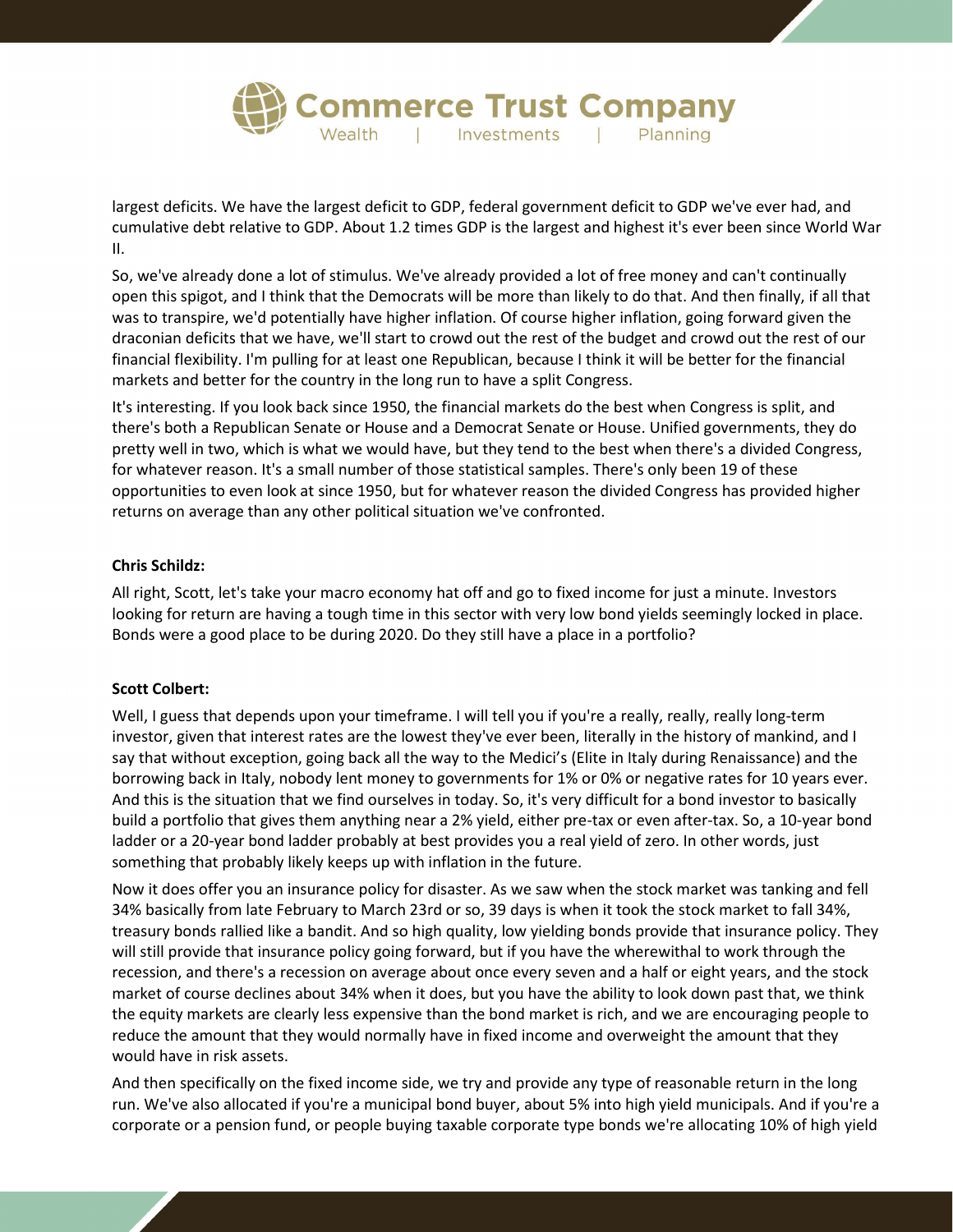

markets, which have coupons closer to say three and 4% in the municipal space and five plus percent still in the fixed income space. You can do this when you're coming out of recovery. Typically those sectors do pretty well. Those sectors also though behave more like stocks in a downturn. So we tactically allocate to those sectors. Those are not long-term strategic allocations. Those are tactical allocations to take advantage of the recovery right now for people who are following our tactical asset allocation models.

## **Chris Schildz:**

Thanks for that analysis, Scott. Let's wrap up with this: In your role, you probably see as many of our clients as anyone within Commerce Trust Company. What are clients telling you as we head into the end of the year and go into the beginning of 2021?

# **Scott Colbert:**

We certainly touch on a vast number of clients, a vast number of businesses. I will say in general, and this is even more than 80% of our clients, (they) are all surprised at how well they're doing. They all thought that this was going to be a disaster, that it was going to take a long time to recover, that their businesses were going to be grossly impacted and damaged for some time, and in general, it hasn't worked out that way. Now that has probably also because the banking system does not afford a lot of credit to the most cyclical parts of the economy that were hurt the most. If you think about airlines, airlines in general [inaudible 00:16:26]. I hate to say it, but they've gone bankrupt many times before, but yet we still have all of the airlines. Restaurants and bars and hotels are very cyclically sensitive. And these are lower credited opportunities, and the banking system by and large doesn't bank them.

So, our clients in general, most banking clients in general, are pretty well off, and are surprised about how well they're doing. What they are cautious about though, of course, is that they see the coronavirus continue to increase. They know that the vaccine is around the corner, almost holding their breath, and they don't know how much the stimulus has created a facade of a good economy, but perhaps one doesn't quite exist as reasonably well as we think it is because of all the stimulus and low interest rates in the pipeline. But they also remember back to the last great recession and coming out of it how cautious they were, and almost to a person, they typically say, "Commerce Trust, Scott Colbert, Chris Schildz, if you'd just told me we're going to have a 10 year economic recovery and told me to look down the field, I would have invested more in plant capital equipment and got my business together for what amounted to basically a fairly long recovery."

The average economic recovery in this country is seven and a half years, almost 89 months since 1960, so seven and a half plus years. We're only a half a year into this economic recovery. We would encourage people to try and get their businesses right-sized, but what's probably likely to be a fairly steady state long-term economic recovery, like it typically is post ending recession. But at the same time, we understand why customers are still cautious. They're surprised they're doing as well as they are, but they're cautious. And they're still not exactly sticking their necks out because they'd like to see the vaccine work and they'd like to see the country, basically we'd like to see everybody get back to normal.

**Chris Schildz:**